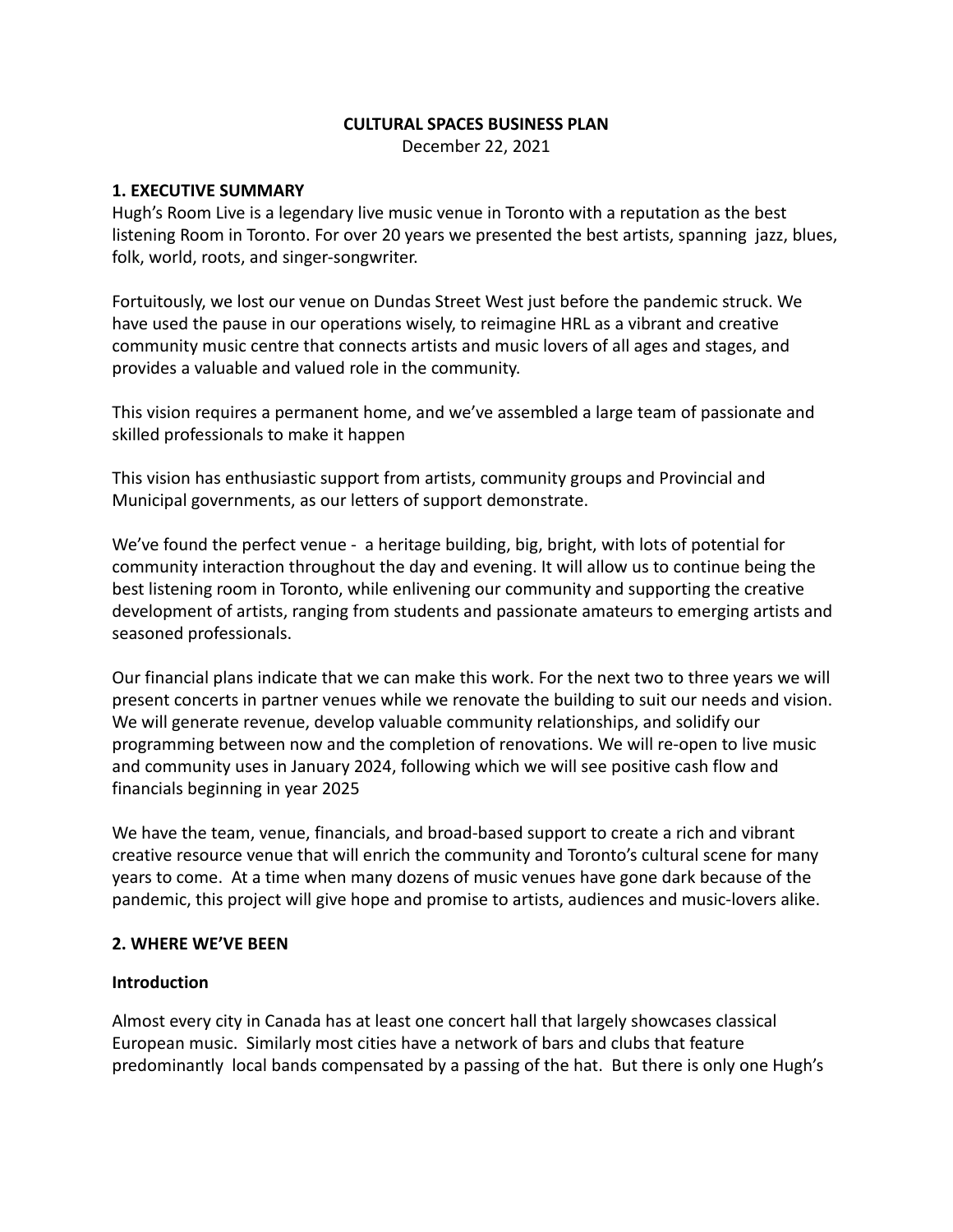Room Live – a wonderful place that gives voice to the broad canon of North American and World music.

During its 20 years as a music venue, Hugh's Room (Live) became known as a musician's house – an intimate performance space with great acoustics and an attentive audience. Hugh's Room Live upheld the tradition of the coffee house listening room experience and hosted some of Canada's most iconic musicians: Joni Mitchell, Murray McLauchlan, Dan Hill, Buffy Sainte-Marie, The McGarrigles, Tom Rush, Sylvia Tyson and international giants like Al Stewart, Jesse Winchester, Pee Wee Ellis, Peet Seeger, Judy Collins, Jeff Daniels, Albert Lee, Maria Muldaur and countless others.

It also nurtured gifted young Canadian artists that went on to major acclaim – Justin Hines, JP Saxe, Jennifer Castle, Ariana Gillis, the Strumbellas, and so many more.

## **History**

In 2001 Richard Carson opened Hugh's Room in memory of his brother, a former folk musician who had dreamed of his own performance venue. "Where can Connie Kaldor play in Toronto?!" Hugh frequently lamented before his death in 1999. During its years of operation, the venue quickly established a reputation as a tour stop for legendary musicians but also a welcoming stage for newcomers. When Richard Carson closed the doors in January 2017, after fifteen years, Brian Iler, the current Chair of Hugh's Room Live, and a group of fans and performers put out a call for supporters to help reopen the beloved venue.

People that cared deeply about Hugh's Room rallied to raise money and a board was formed to help bring the room back to life. During their early meetings they examined the factors that led to Hugh's Room closing, considered whether there was potential for a viable new operation, and committed themselves to an effort to reopen as a not-for-profit. They were encouraged by the support they received from donors who helped raise \$150,000. That was enough to secure the space, hire the staff, and reopen, as Hugh's Room Live. And in 2019 Hugh's Room Live became a Registered Charity.

The club opened on April 22, 2017, with a wonderful concert by Connie Kaldor!

For the next three years, we showcased some of the finest performers not only from North America, but around the world. And we nurtured young Canadian performers by offering them an audience of rapt listeners. We welcomed over 60,000 patrons to 615 concerts and paid over \$1.2M to our artists.

### **Rents, Lockdowns, and Rebirth**

Over the three years of operation from 2017 to March 2020, Hugh's Room Live grew its revenue and had just reached the point of financial viability when disaster struck. In early 2020, challenged by rising rents and the onslaught of the pandemic, Hugh's Room Live was forced to close its doors on Dundas Street West.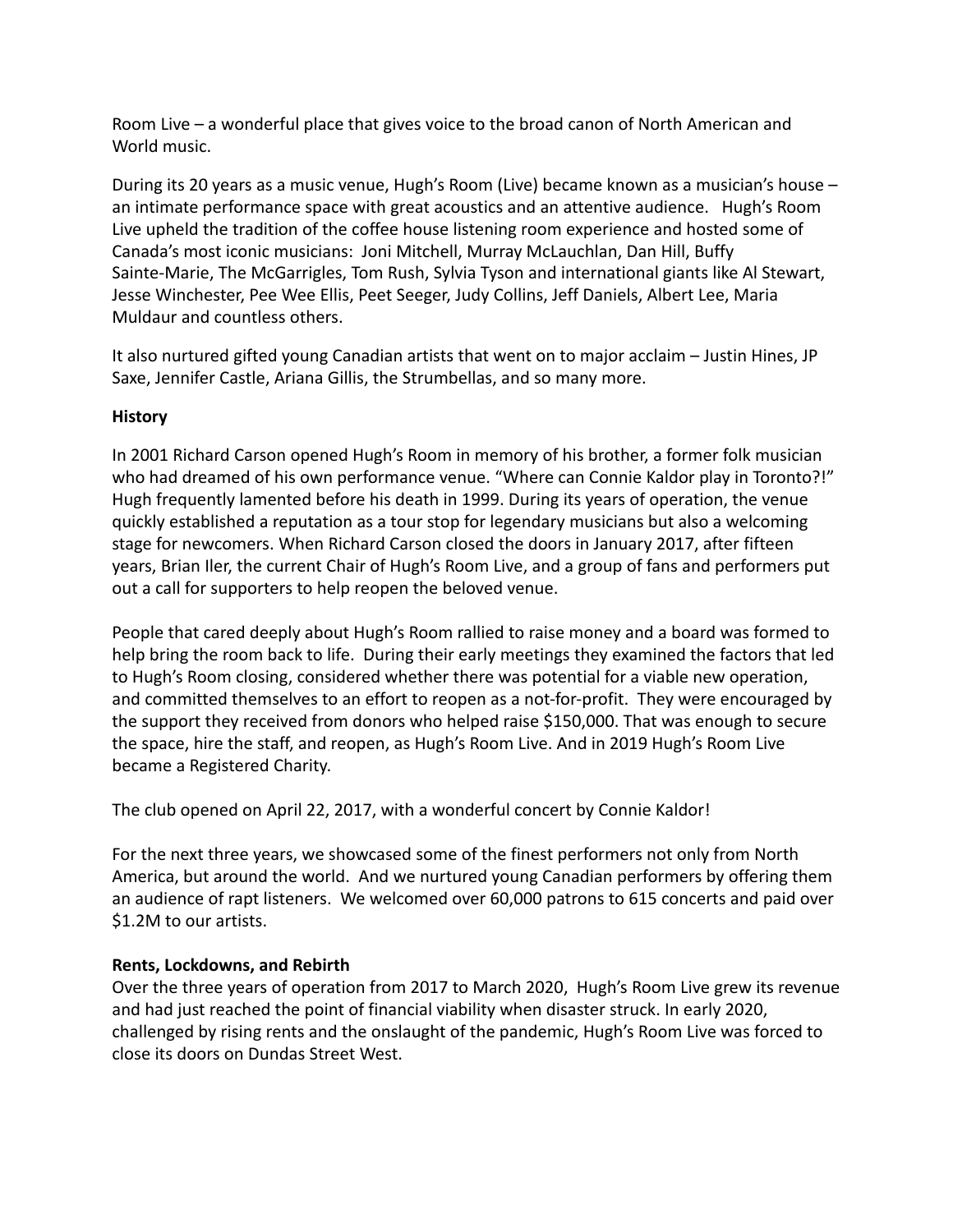As the pandemic ground on, hundreds of small music venues in Toronto and right across Canada were forced to close. Most will never reopen. But there is one where the lights never really went out, the music refused to die. At Hugh's Room Live, a vibrant group of dedicated volunteers and staff never lost hope, keeping the flame alive throughout the past two years.

During the shutdown the Hugh's Room Live Board spent time looking for a long-term solution to create a sustainable future. We became convinced that the only way we could do that was to control our overhead by owning our venue, and we began to look for a place we could purchase.

At the same time, we rallied a whole new group of over 50 volunteers from all walks of life representing many diverse communities including LGBTQ+ performer and activists T and Adam and BIPOC musicians Quisha and Ron who came forward to brainstorm possible ways to re-establish what has been valued as an unparalleled music and listening venue for various genres of music including jazz, folk, blues, singer-songwriter, world, and other under-represented music. Throughout this period we held town halls on zoom to engage our supporters and invite new thinking and ideas.

We hived off into a string of working groups, not just finance, although finance of course is one, but also committees of artists, community and diversity, site and real estate, programming and marketing. Some focused on creating a virtual platform to showcase our artists. We expanded our technical expertise to produce better quality virtual shows. We met and brainstormed. We gathered a group of artists to explore how we could come back better for them. We discussed what "community" means for a music venue. And we have worked hard at our governance and diversity.

We took the opportunity to digitize our rich collection of past shows creating a Hugh's Room Live virtual library. And we are exploring a new program of interviews we've called The Green Room to capture the insights of the music legends we all love.

Importantly we raised money, adding \$200K to our bank account.

We won a grant from the Metcalf Foundation called "Staging Change" to rethink our business model and explore exciting new ways of interacting with musicians and audiences. We successfully completed two phases of the program, which included a series of facilitated workshops to challenge our thinking broadly, and probe our current model, to look for new ways to reinvent ourselves. Several of these sessions involved bringing in our communities – including more than two dozen people from diverse backgrounds, environments and experiences, to examine some of the concepts we had been exploring and invite their input. The result has helped to inform our expanded community-centre vision.

We explored new partnerships, working with other venues to produce top-quality virtual shows. And as things began to ease, we partnered with other venues to bring live music back. Still homeless, we recently began programming in temporary venues at 3030 Dundas St. West and the El Mocambo club.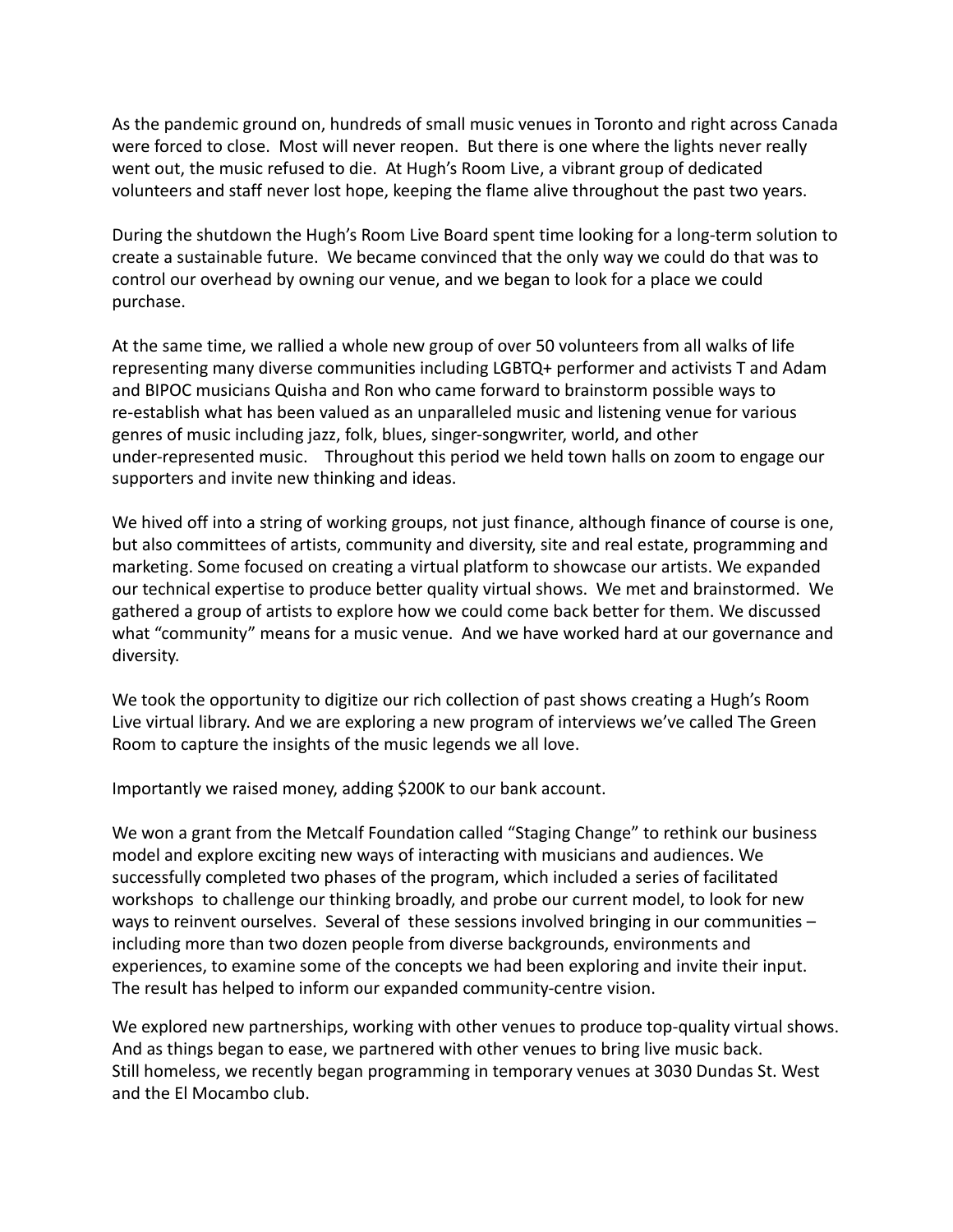But all the while, we kept our eye on one thing: a new home for live music and programming with community partners.

### **Re-Imagining Hugh's Room Live**

The work with the Metcalf Foundation and other inputs have encouraged our team to explore ways to come back very differently, building on our listening room experience but expanding it to become a music-focused community centre. This is the truly exciting and inspiring part of our coming back vision. We are reinventing ourselves as a music resource for artists and for communities in our neighbourhood and beyond through outreach and partnerships. When we are fully operational in a new permanent home, the space will be used constantly for community education and outreach, to support artists including artists-in-residence, as well as, presenting outstanding performances.

Our goal is to ensure that we can all continue to enjoy the intimate live music experience we have come to love, including returning to the wonderful dinner-concert evenings of past years. At the same time, we have re-imagined what else HRL *could* be – not just the wonderful host it was to musicians and audiences, but a real home for musicians where visiting artists can offer Master Classes – a home that is a real meeting place for those who love the North American musical canon. We want to expand on our vision, providing studio space and educational courses and community engagement. We want to introduce the live music experience to those who have not had previous opportunities to hear it. Bigger visions call for more space.

HRL has always been committed to showcasing the musical talents of a diverse artists community. This commitment to BIPOC representation will be further enhanced with our new location which will allow us to create the artist mentoring program, house the musical community meeting space, and develop the "second stage" for emerging artists. To assist us in this endeavor, we have partnered with a diverse range of community arts organizations

## **3. GETTING THERE - THE NEXT 2-3 YEARS About 296 Broadview**

To ensure our long term success we need an HRL-owned, permanent home that can house not only a warm and intimate listening space but all the other uses that fit inside a music-focused community centre. We believe we have found that space at 296 Broadview. This former church, a designated Heritage Property, was designed by renowned Toronto architect, E.J. Lennox, and built in 1894. It has a main floor about the same size as our old location, a balcony, stage, and green room as well as a bright lower hall for many types of community uses. A kitchen, lots of washrooms, access to transit and parking make this a perfect home!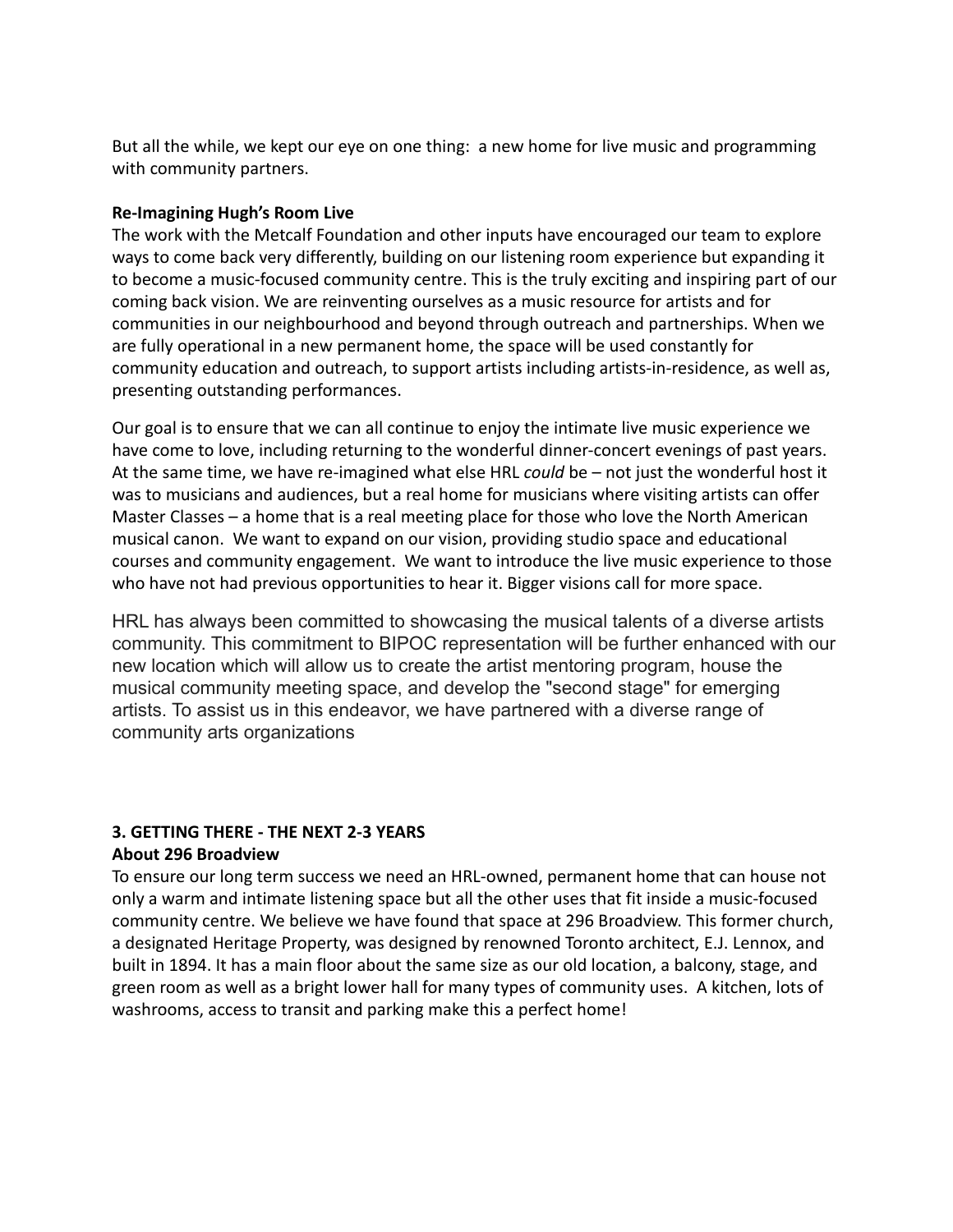We are in the final stages of negotiating a purchase agreement with the owner of 296 Broadview. The building is structurally sound, capable of being made accessible, and with the kitchen, can be set up for food service.

We have investigated zoning. Although a community centre is a permitted use, a minor variance is required to remove the qualification that it be operated by or on behalf of the City of Toronto. We have received an encouraging zoning consultant's report and have met with City planning and zoning officials, who were quite supportive. As a result, we are confident that we can gain permission for our intended uses by way of an application to the City's Committee of Adjustment for that minor variance. Councillor Brad Bradford, chair of the City's Music Advisory Committee, has offered to support our application when it comes on for a hearing and he has provided a letter of support, as has Councillor Fletcher, in whose riding this venue is located.

## **Feasibility related to the building**

We have been investigating the possibility of purchasing this building for several months now. As a result, we have undertaken many studies, all of which lead to the conclusion that the building is solid and there are no structural issues or environmental concerns. A Heritage accessibility study has confirmed that accessibility is very doable. A planning study gives us confidence that we can achieve our required uses through a Committee of Adjustment application and not a more extensive and time-consuming zoning application.

We are able to provide the following reports in support of these conclusions:

3.1 Architectural site plan – 2012

3.2 An Environmental Site Assessment conducted in October 2018 – Andre Breberina

3.3.A Site Investigation Report carried out by Blackwell Structural Engineers on June 30, 2021

3.4 Building Conditions Report conducted by CMG Engineering – October 2021

3.5 Accessibility Memo prepared by ERA Architects in October 2021

3.6 Planning Memo prepared by Gladki Planning Associates – November 2021,

3.7 Main floor layout prepared by Architect Kaj Devai

- 3.8 Parking Study conducted by NexTrans Consulting Engineers in October 2020
- 3.9 Land Registry

# **Interim Programming**

We have developed relationships with other venues in Toronto where we have begun presenting concerts, to support our large community of musicians, and reconnect with our audiences. While we work on securing and renovating our new permanent home we will continue hosting shows at 3030 Dundas St. West and the historic El Mocambo. This year we have presented 15 shows featuring 66 artists and have 2 more shows featuring 9 more artists between now and the end of December. In total we anticipate that we will have paid these artists \$36,000 and our shows will have been seen in person or viewed online by 1,500 followers

## **Future program development**

During this interim period we will continue to consult with the community to develop and solidify the programming that we will create at 296 Broadview.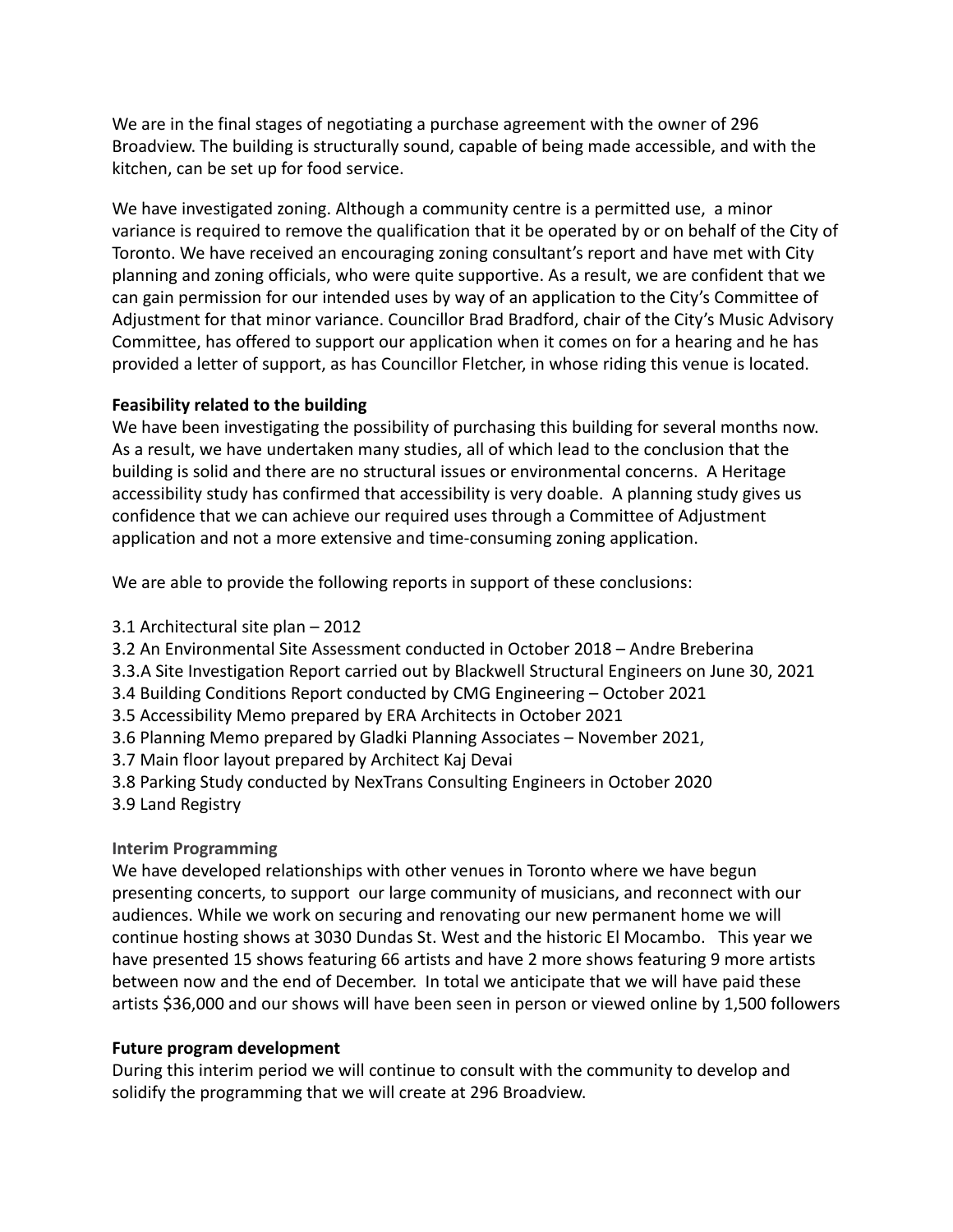- We have embarked on an environmental survey and research with other community cultural hubs, especially in Canada, the UK, and the US to learn from other cultural hub organizations.
- We are consulting with local community groups to hear about the barriers they face and how Hugh's Room Live could address them. We've heard exciting ideas ranging from developing a music technology program for young people, hosting a prom for young single mothers just completing high school, to opening our kitchen to an organization providing employment opportunities and training in the hospitality world. This programming will directly impact priority groups identified by the City, Province, and Federal government.
- Community partners currently include the Massey Centre, VibeArts, St. James Toronto Community Arts, The Métis Arts Council, and East End Arts - and consultation will continue with them and others throughout the next several years. We have had early discussions with the Empire Club Foundation to tap into their educational mandate to explore ways to work together on musical education for young people.
- Our Artist Engagement team is working closely with artists to develop ways to nurture artists in all stages of their careers, and to spark creative engagement between artists in unique ways.

## **Community, Artist, & Political Support**

The environment for live music venues is particularly precarious in Toronto. The City has lost dozens of small performance spaces due to rising rents, realty taxes and the pandemic. Artists, politicians, and community groups have been overwhelmingly supportive of our goal to purchase 296 Broadview and create an innovative, vibrant and expressive community hub in that location.

We have done extensive outreach to City of Toronto and other levels of government, and are actively working on a plan to reach out to and engage the local community and other communities in creating a music-focused community centre:

- 1. We are in regular contact with the local Councillor Paula Fletcher. She is absolutely supportive of our efforts to purchase the property and use it for a music-focused community centre that includes involvement of artists, other communities and presentation of concerts and performances, as her letter of support demonstrates. We also have the support of Councillors Brad Bradford, Kristyn Wong-Tam and Joe Cressy.
- 2. We liaise with Mike Tanner and Patrick Tobin from the City's Economic Development & Culture Department and they are very supportive of our plan as evidenced by their letters of support. It would provide that area of Toronto with much-needed music and cultural opportunities at a time when the City is losing many of its small to mid-sized venues and in an area that is underserved for live music.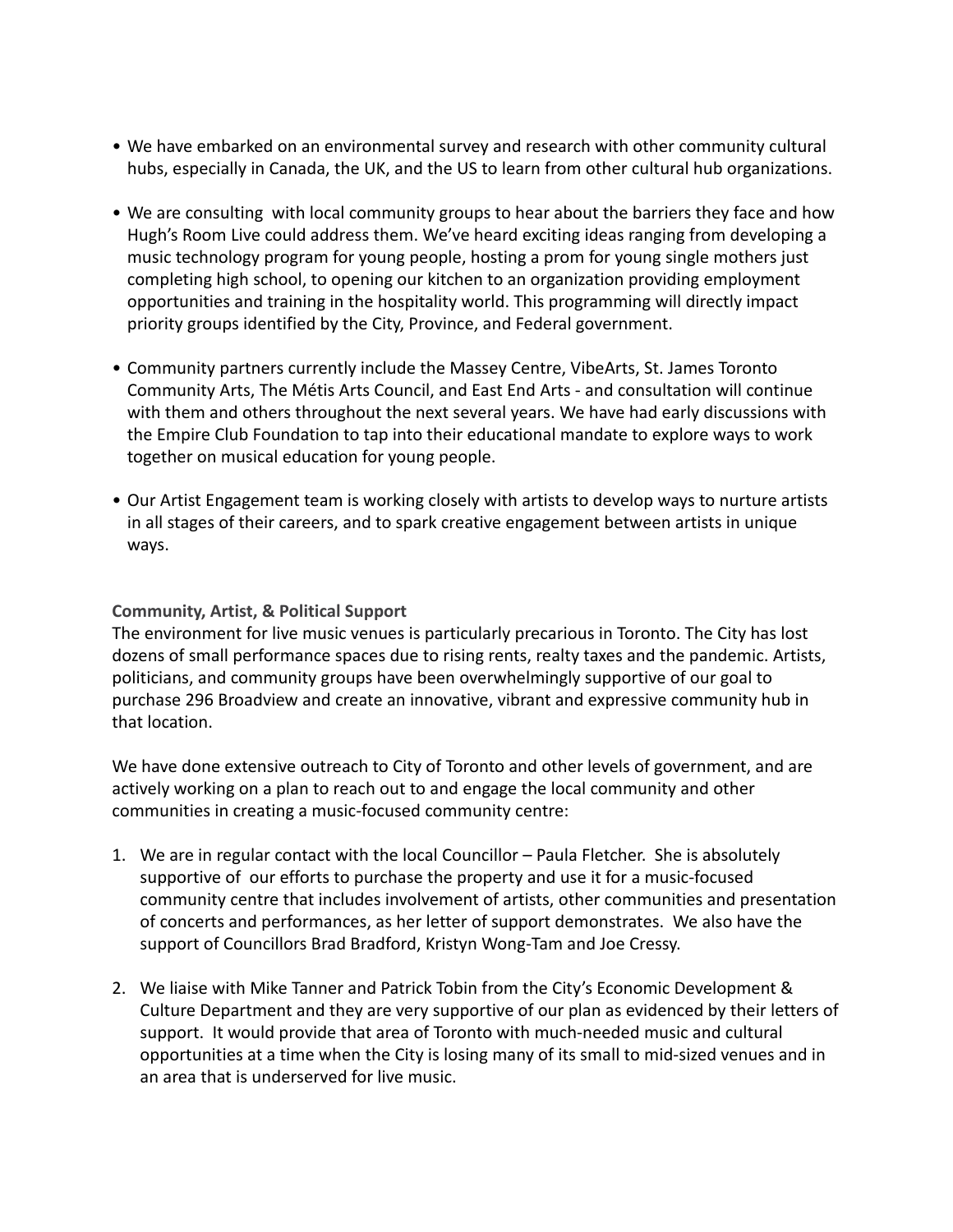- 3. Our community engagement team includes individuals with strong roots in the community and a track record of successfully engaging local support for projects such as this one. Consultations with community groups have already begun, and will continue throughout 2022 and 2023.
- 4. A worship group, the Broadview Faith Temple (BFT) has been meeting twice weekly at 296 Broadview for several years. They have enthusiastically embraced our plan and have agreed to provide a mortgage (see the Financial section of this Business Plan). We will continue to make the church available to the BFT as part of our ongoing community activities.
- 5. We are in the process of reaching out to Provincial and Federal riding representatives to ensure they are aware of our interest in the premises and to seek their support. In fact, as recently as December 16, 2021 we met with senior officials in the Ontario Ministry of Heritage, Sport, Culture and Tourism to explore provincial government opportunities. They expressed strong support for this project and have encouraged us to continue to engage them in our initiative and to connect with other Ministries, as well.
- 6. We have been working with artists throughout this process and have created an HRL Artists Advisory group of over twenty accomplished HRL artists to consult on building design and program development. This group also includes emerging and veteran professional artists, students, amateurs, independent teachers, and representatives from post-secondary institutions.

Included in our application are many letters of support from artists, government officials, and others.

### **Marketing Plan & Audience Development**

Throughout the past twenty months we have stayed in touch with our 'friends' through Town Halls, newsletters and other communications. We also began virtual programming, and more recently we started producing live shows in other venues. Currently our marketing efforts are focused on our fundraising drive. Tactical elements include a Christmas message with an attached song produced by our wonderful artists, a marketing brochure, planned Town Halls and other initiatives. We also continue to market our current programming activity to our mailing list of 10,000+. As we move into the launch phase in our new venue, a comprehensive marketing plan will drive awareness of our re-opening and our programming.

Hugh's Room Live is a space for music lovers, built in partnership with broad communities including artists, music lovers and those representing diversity in its many manifestations. We aspire to be the beating heart of Toronto, featuring live music, workshops, and community-led initiatives. Steeped in history, we're proud to be a truly creative hub for Toronto's colourful cultural tapestry.

Our audiences span a range of demographics and psychographic profiles. Our core comprises music fans aged 50+. They are informed, follow artists and their careers, return frequently and are loyal to the room. They love folk, jazz, blues and classic rock, and come to hear music from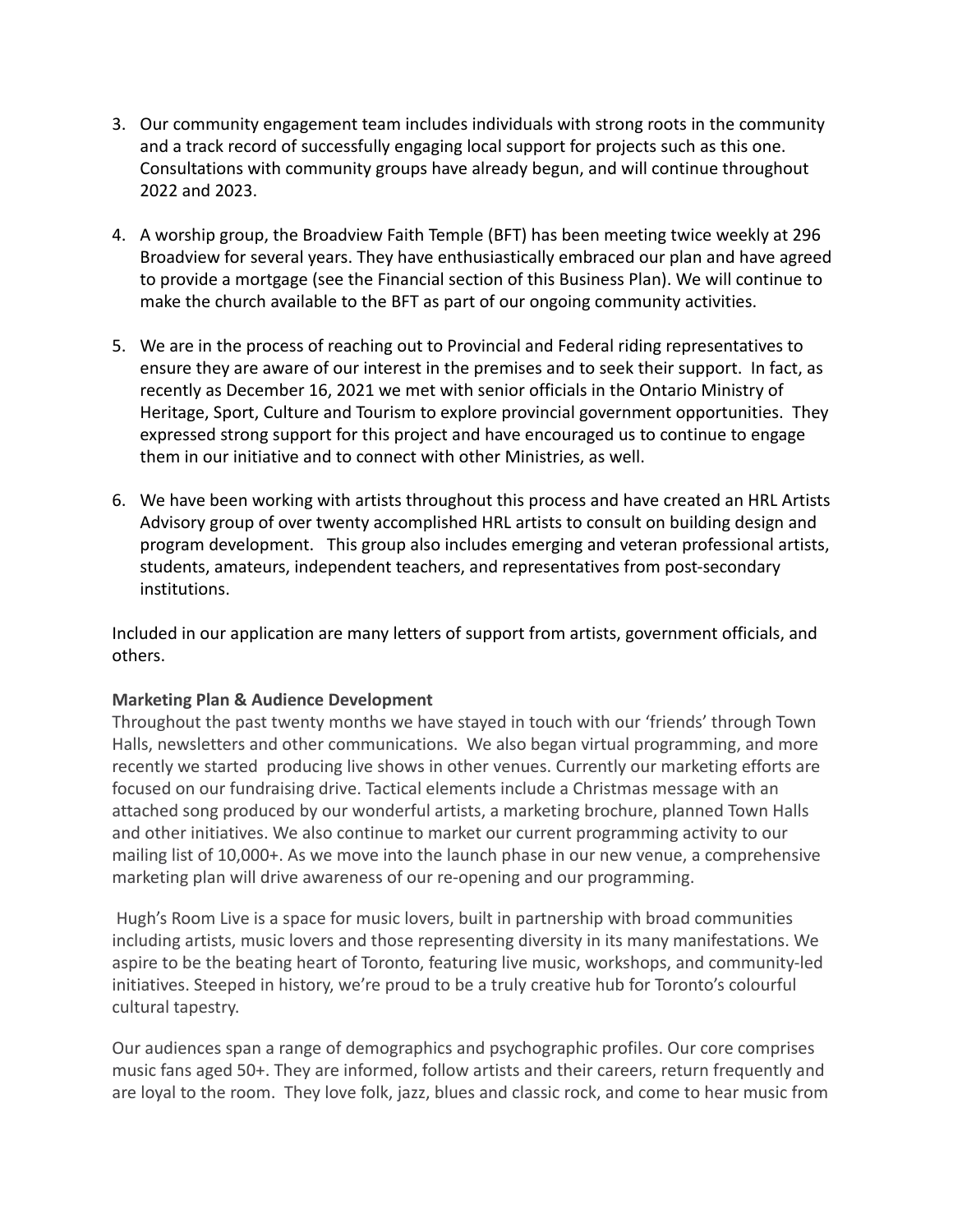a geographic catchment area that includes the GTA and beyond. We also attract significantly younger audiences, those who were often introduced to legendary artists by their parents, and have become loyal fans. Younger fans are also attracted by our emerging artist programming. Frequently audiences at shows include multi-generational families. Our marketing also targets visitors to Toronto and tourists to the GTA who are looking for unique cultural experiences while in the city.

We are extremely confident that HRL will be a successful performance venue and music-focused community centre in East Toronto.

- 60,000 patrons saw shows at our previous location at 2261 Dundas Street West over a period of three years. This location was much further west of the downtown core than 296 Broadview is to the east of downtown. It became and still is a destination venue. It was worth the drive or the transit trip to see the amazing shows we presented. 296 Broadview is on or very close to three streetcar lines. Parking is available nearby.
- Further evidence that our audiences will follow us for the quality of the performance is the fact that we are presenting shows at two temporary locations in the west end and close to downtown which are being well-attended.

# **4. FINANCIALS**

We are confident that HRL has the track record and the ability to acquire funding, and has established the required financial management and fiscal controls. We have excellent financial management and oversight, anchored by our Treasurer, Michael Capotosto, CPA. Our success in not only surviving through the pandemic but building up our bank account from a very small amount to \$200K is our best evidence in support of our view that we know how to manage money.

What has contributed significantly to our sound financial management throughout these challenging times – times that caused many venues similar to ours to close their doors – has been the establishment of a strong governance structure. It starts with a volunteer Board of Directors of nine people who individually and collectively bring to HRL an impressive array of backgrounds and experiences. For the purposes of demonstrating our financial and oversight capabilities, we would point to the fact that our Board is chaired by a lawyer with decades of legal experience, co-chaired by an individual with senior management experience in business and government, including Deputy Minister positions, has a Treasurer as indicated above with 36 years of accounting experience as a CPA in the hospitality, real estate and manufacturing industries and has other seasoned business executives and well-established artists. Financial reporting is a standing item at every HRL Board meeting, and these meetings occur monthly.

Our financial plan includes the following elements:

**1. Now until closing 296 Broadview at the end of March 2022.**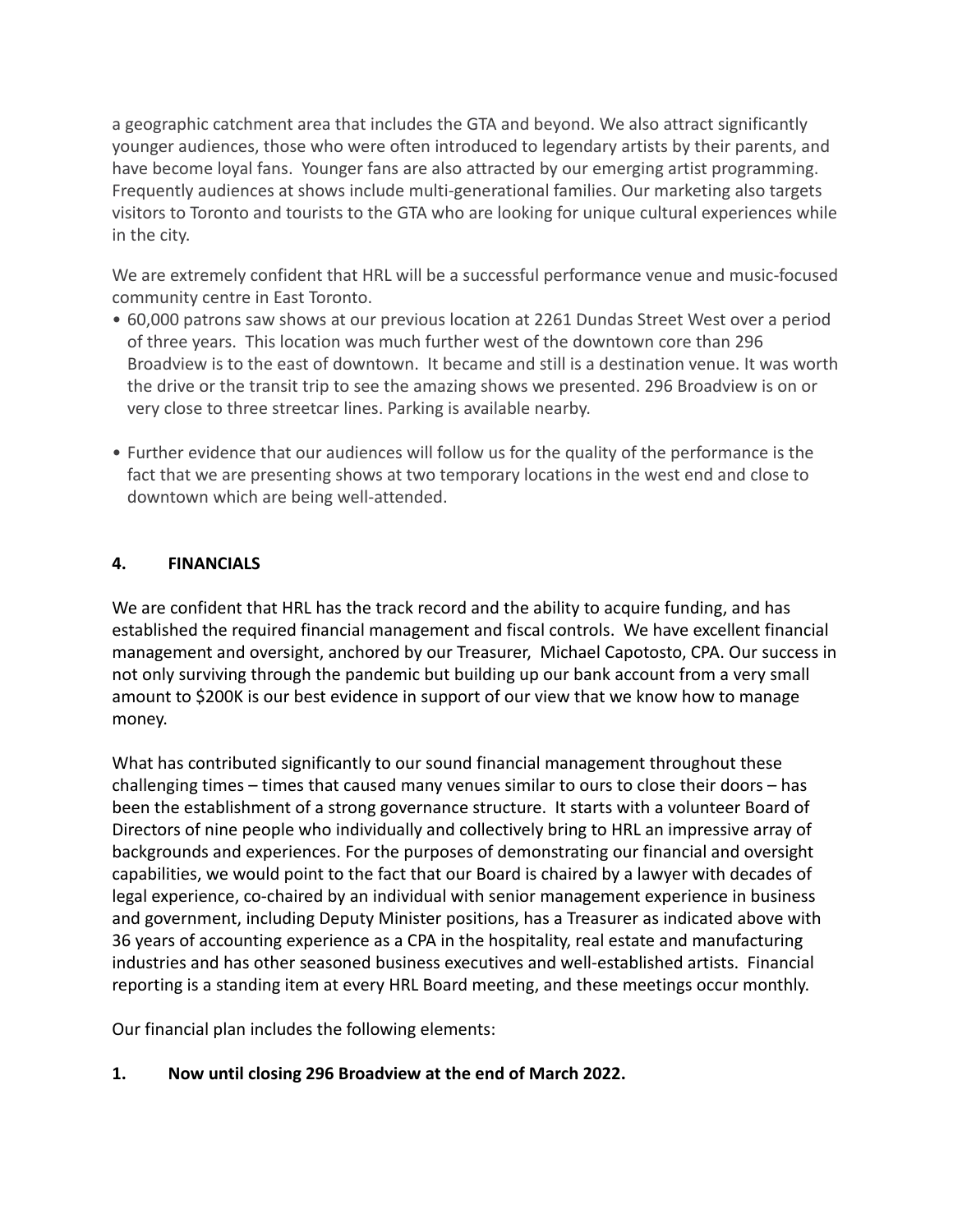Phase I involves securing sufficient funds to purchase the property, do architectural drawings and cover carrying costs for up to two years while we obtain zoning approvals and complete necessary renovations. We anticipate these costs to be in the order of magnitude of \$4.3 Million.

We are anticipating that we will be able to secure this funding through a grant from Canadian Heritage for half the amount, and mortgage loans from the current owner and a church group that will cover most of the other half - \$2M. We have included in this application letters from the vendor and a church group (BFTC - Broadview FT Church) confirming their commitment to provide the close to \$2M which would represent our part of the grant funding requirement. As a cushion, and to ensure sufficient working capital for the next phase, already we have secured an additional \$400K in bridge bonds and \$130K in donations.

In summary, our financial projections for this acquisition period are these:

| Total acquisition cost including land transfer and closing costs | \$4.2M  |
|------------------------------------------------------------------|---------|
| Rezoning, CoA, Architect costs                                   | \$150K  |
| Operating expenses                                               | \$100K  |
| <b>TOTAL</b>                                                     | \$4.45M |
| Financing - VTB and BFT Church Group                             | \$2.1M  |
| <b>Grant from CS</b>                                             | \$2.15M |
| Donations and bridge bonds in place now                          | \$530K  |
| <b>TOTAL</b>                                                     | \$4.75M |

Our opening bank balance as of January 1, 2022 is estimated at \$200K. Our closing bank balance as of March 31st, 2022 is estimated at just over \$500K.

## **2. April 2022 to end of 2023 - Renovations and Some Community Use**

The remainder of this year, and an additional nine months will involve completing the architectural drawings, securing the desired permitted use (Committee of Adjustment), undertaking renovations, and establishing some community uses including ongoing use by the Broadview Faith Temple. The financials for this period look like this:

| Expenses | Renovations (est)<br>Carrying cost through the period<br>2024 Start-up working capital (est)<br><b>TOTAL</b> | \$2.1M<br>\$366K<br>\$500K<br>\$2.966M |
|----------|--------------------------------------------------------------------------------------------------------------|----------------------------------------|
| Revenue  | Cultural Spaces Phase II grant<br>Donations from fund-raising<br>TOTAL                                       | \$1.0M<br>\$1.9M<br>\$2.9M             |

Our opening bank balance on April 1, 2022 is estimated at approximately \$500K. Over this twenty-one month period, we estimate that, after carrying the property and paying for a \$2M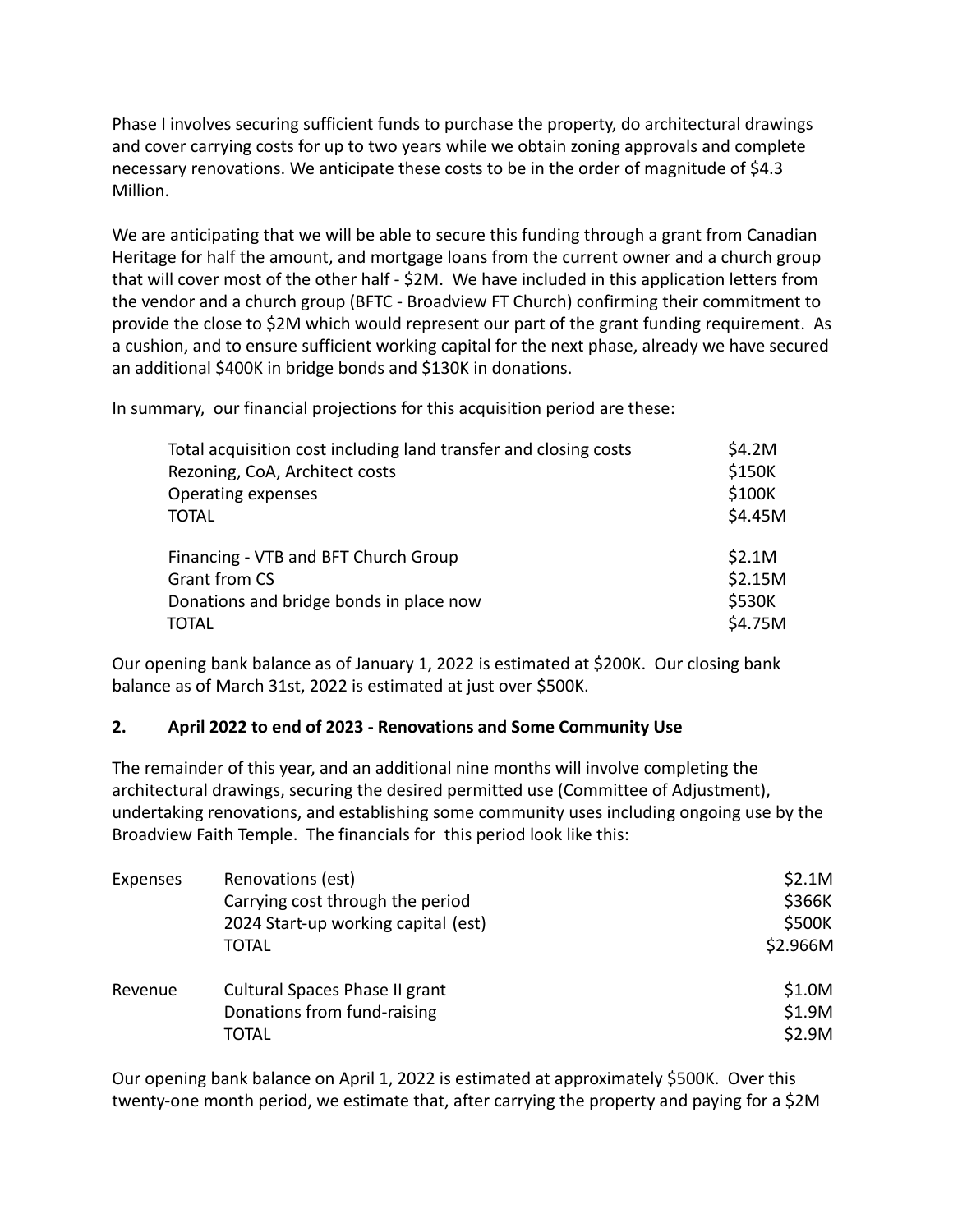renovation with the follow-on assistance of Cultural Spaces, we will have a bank balance at the end of this period of approximately \$500 to \$600K, which will provide the cushion we need for ramping up to steady state operations.

As a contingency, we are exploring and will continue to explore commercial lending opportunities to secure backstop lending of upwards of \$2M. We have excellent contacts in the credit union system through our Alternate Chair and our Chair, both of whom have worked with large credit unions in Ontario and BC. We have a member of our campaign cabinet with excellent relationships in the banking and wealth management sectors. We are confident that we can put this backstop funding in place for the period required.

# **3. January 2024 to end of 2026 - Ramp up to Steady State Operations**

HRL is planning on opening its new doors in January 2024. We anticipate there will be tremendous interest in our new venue and lots of media coverage that will ensure we get off to a good start. When we are fully operational, we will once again be presenting over 200 concerts a year, and many patrons will come for dinner and the concert as in the past. We believe we will achieve a steady state positive cash flow level by 2026. 2024 will be a ramp-up year where we will begin with several concerts a week and gradually increase these numbers to four a week by the end of 2024. We anticipate presenting approximately 80 concerts in 2024, 150 in 2025 and 255 in 2026

| <b>Hugh's Room Live</b>                 |         |           |           |                                     |
|-----------------------------------------|---------|-----------|-----------|-------------------------------------|
| <b>Profit and Loss by Month</b>         |         |           |           |                                     |
| <b>Operating Forecast First 3 Years</b> |         |           |           |                                     |
| <b>Number of Shows:</b>                 | 79      | 154       | 255       | 3 yr                                |
| Fiscal Year-->>                         | 2024    | 2025      | 2026      | Total                               |
| <b>TOTAL INCOME</b>                     | 616,783 | 1,202,336 | 1,990,882 | 3,810,001                           |
| <b>GROSS PROFIT</b>                     | 297,594 | 580,120   | 960,589   | 1,838,303                           |
| <b>TOTAL EXPENSES</b>                   | 485,015 | 729,271   | 915,090   | 2,129,377                           |
| <b>PROFIT (LOSS)</b>                    | 187,421 | 149,151   | 45,499    | 291,074<br>$\overline{\phantom{0}}$ |

Here is a summary of the financial highlights based on several years of operating experience with the exception of no rent and only 30% of the realty tax base.

In addition, we will have established working relationships with financial partners during the period 2022 to the end of 2023 and are budgeting for \$100K of additional revenue each year from all partnership sources.

From a bank balance perspective, our anticipated starting position as of January 2024 of approximately \$500K will be more than sufficient to cover the initial shortfalls along with other start up capital requirements. We will continue to ensure that we have backstop funding in place.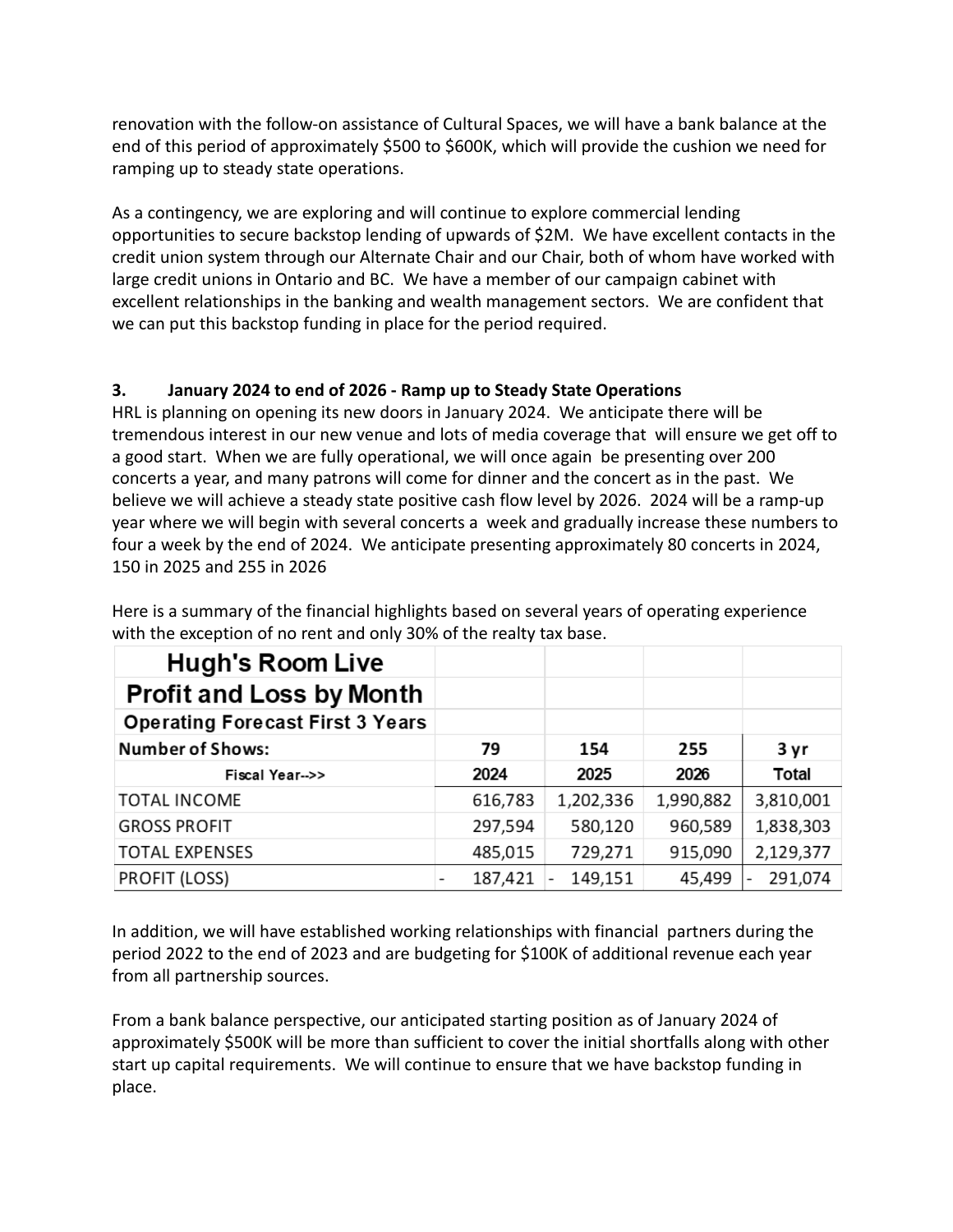# **5. FUND-RAISING CAMPAIGN**

Our financial plan depends on a robust and effective fund-raising campaign. It is extremely difficult to launch a fund-raising campaign without having secured the building. Now that we are close to a purchase and sale agreement, we are able to launch, and indeed have launched a multi-faceted fund-raising campaign. Although it is in its very early stages, there are many encouraging signs that it will be successful. Already, we have secured \$130K in donations, a small amount of which went to pay for the various due diligence studies included in this application. We have commitments from four individuals to purchase two year \$100K "bridge bonds" at 6%. In total, our campaign already has produced over \$500K in donations and loans.

We have set what we think are achievable fund-raising targets as follows:

- By early 2024 (when we open at 296 Broadview), we will have raised \$2M in donations, other grants, sponsorships and naming rights to pay off the purchase mortgage debts of \$2M.
- During 2023, we will have secured through commercial loans and/or additional bridge bonds up to \$1.9m in financing to cover the costs of renovation–our part of the Phase II Cultural Spaces application and working capital. This target is subject to review pending the costing estimates that will come from the architectural drawing work being undertaken between now and the end of March 2022.

Our confidence in achieving these targets comes from the following:

- Our initial fund-raising successes in the very early stages that have resulted in over \$500K in donations and loans
- The launch of a campaign cabinet that brings a sector-specific approach to fund-raising, focusing on credit unions, other financial institutions, and music and related sectors where donations and sponsored stage naming rights will be sold.
- The on-boarding of an experienced fundraising professional (CFRP) to assist with the campaign
- The launch of a process to bring high-profile Advisors to the table to give this campaign the profile it demands.
- Ongoing grants application team exploring grant opportunities at the City, provincial and federal levels and with various trusts and foundations.
- Outreach to artists and various communities including a twenty+ person HRL Artists Group
- The Capital Campaign working group which has established a disciplined process for identifying, contacting and following up with potential donors including individuals, governments, corporations, SMEs and Foundations. A tiered giving program from individual memberships to naming rights has targeted \$5.2M in funding. Furthermore a detailed reporting, monitoring and evaluation process has been put in place.
- A toolkit of fund-raising supports including letter-writing templates and a compelling case for support (included in this application)
- Commitment to hold weekly meetings of our fund-raising campaign cabinet with reporting out on progress, strategies, and plans.